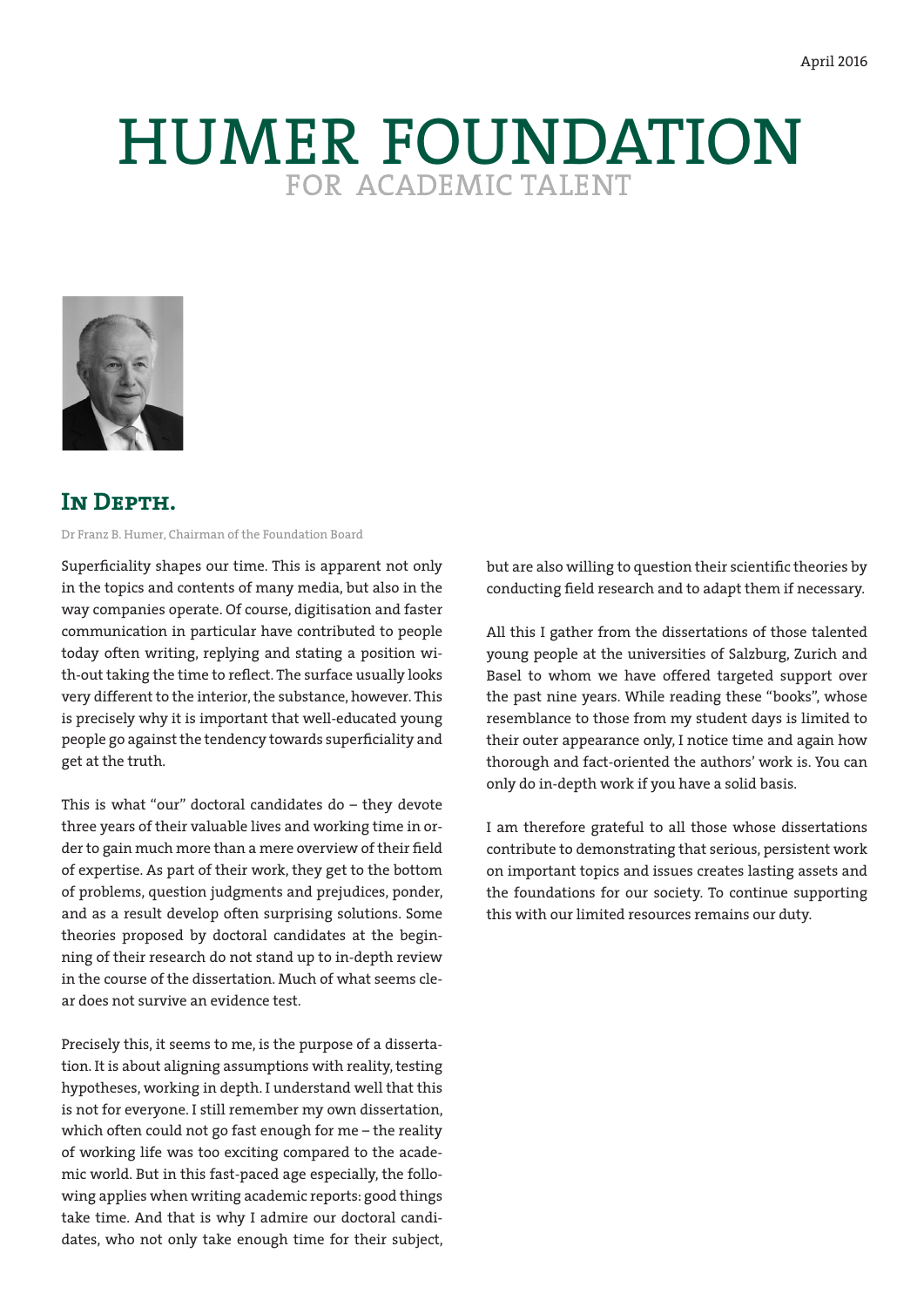

# **Performance Report 2015**

Urs Lauffer, executive member of the Foundation Board

Our Foundation, set up in spring 2007, aims to fund talented young scholars in Switzerland, Austria and other European countries, on an exclusively non-profit basis. This is done in close co-operation with the universities in Zurich, Basel and Salzburg.

In the ninth year of our operations, we have granted the University of Zurich funding to the tune of CHF 200 000 for doctoral training in the key research area, "Asia and Europe". This sum was used to fund four doctoral candidates. In 2015, the University of Salzburg received a sum of EUR 210 000. With this support, during the year under review, six candidates have continued their doctoral work at the post-graduate teaching centre in Salzburg. And finally, the Foundation has once again supported the University of Basel with a grant of CHF 150 000 for the key research topic "Africa". This money was used to fund three doctoral candidates. Our Foundation thus continued to fund doctoral studies for a total of 13 exceptionally talented young academics.

We deeply value the intensive collaboration with the relevant staff at the three universities. This is the best way to ensure the quality of the individual research projects, which is regularly monitored by the professors involved. The Humer Foundation therefore still does not consider applications sent directly to it by doctoral candidates.

During the year under review, the Foundation Board met in two sessions, in Salzburg and Arlesheim. The main focus of these sessions was the evaluation and approval of requests for financial support for doctoral candidates, which was undertaken on the basis of thorough, balanced assessments made by the three universities. In addition, the Foundation's statutory business (annual accounts, yearly review, auditor's report, elections) was dealt with.

Furthermore, the Foundation Board periodically reviews the success of our funding activities, in the presence of professors and individual doctoral candidates. In doing so, we assess both the effectiveness and efficiency of our work, thus measuring the usefulness and the economic efficiency of the allocation of our Foundation's resources. Based on this, and using specific individual cases as templates, we then determine the policy of our Foundation. And finally, we also deal with all financial issues and risks (including investment principles, which are regularly reviewed and adjusted), and oversee the work of our office.

Given the difficult conditions in the financial markets, the Foundation had to fund its activities during the financial year largely through transfers from capital reserves. At the end of 2015, the organisation's capital totalled around CHF 3.5 million. Our Foundation will have to reduce the extent of its support in the next four to five years, and in doing so accepts that its capital will be largely depleted.

The office is managed by Lauffer & Frischknecht, a communication management consultancy, on a consultative basis. Stéphanie Ramel takes care of the administration, and Fritz Frischknecht, MA Econ., is responsible for the accounts department. Swiss GAAP FER 21 is used for the annual financial statements.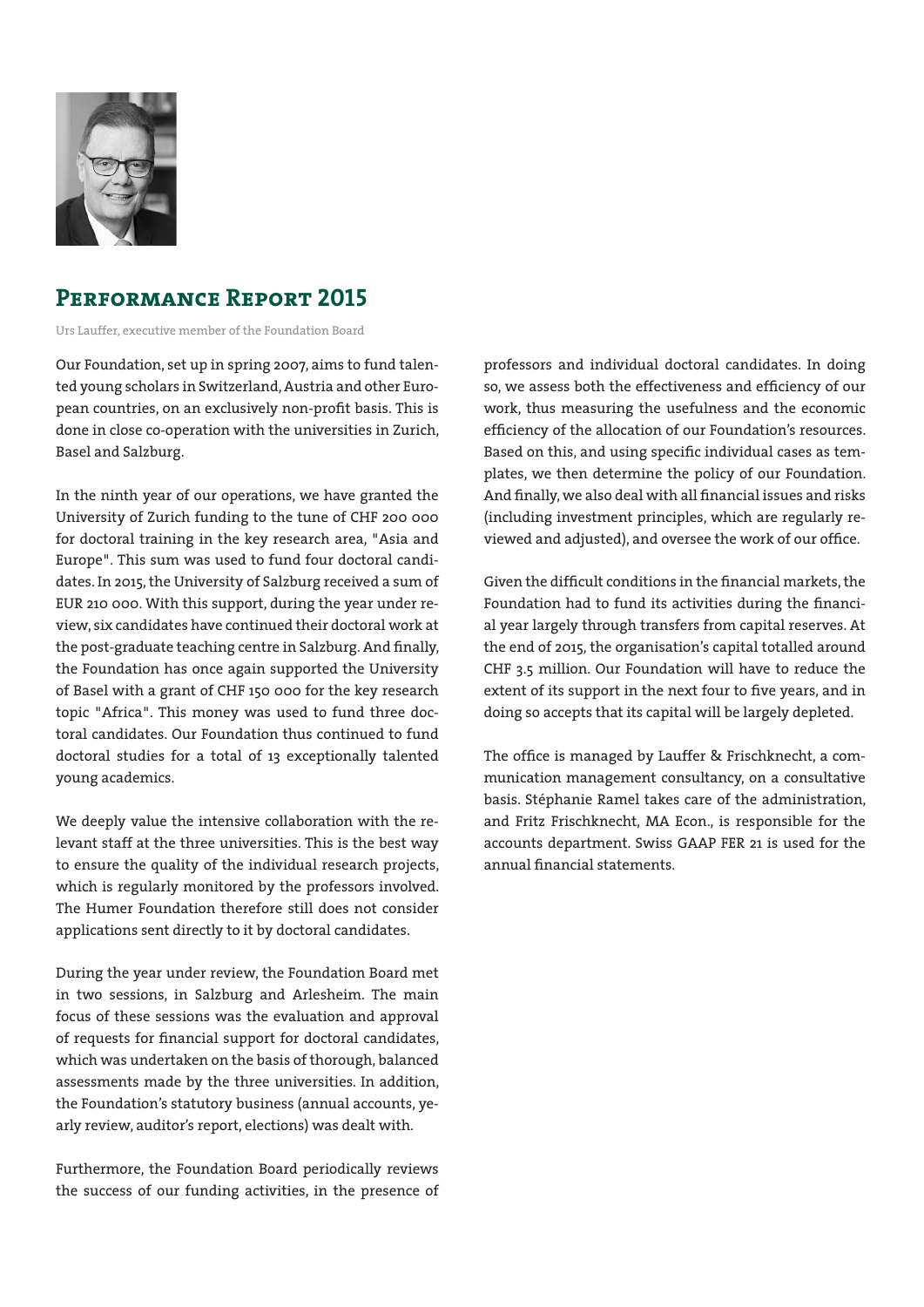# **Current Theses**

#### **University of Zurich – Asia and Europe**

**At present, the Humer Foundation is supporting the follo– wing four doctoral students:**

Thiruni Kelegama – Anxious Integration: Development in Sri Lanka's post-war Frontier

Nathalie Marseglia – Japan's Living National Treasures – Practical Knowledge in Hegemonic Discourse: Cultural Heritage Politics and Ceramics in Comparative Perspective Nina Rageth – Medicine and Religion. Traditional Tamil Medicine in the Context of Religious Institutions

Anusooya Sivaganesan – Forced to Marry. A Human Rights' Violation within its Euro-Asian Entanglements

#### **University of Salzburg – European Union Studies**

**At present, the Humer Foundation is supporting the follo– wing six doctoral students:**

FRANCESCO GALLETTI – Varieties of Capitalism and the EMU Crisis: Assessing the Domestic Adjustments Variation

HENDRIK JUNGMANN - Company Taxation in Europe: Evidence from Microdata

Dominika Majorowski – The European Stability Mechanism – A Crisis Resolution Mechanism

Susanna Schmalzl– The New Stability and Growth Pact System: An Analysis of its Merits and Legal Stumbling **Blocks** 

MARKUS TIEFENBACHER - Distributive Effects of fiscal measures within the Eurozone

James Huldrick Wilhelm – EU Issue Voting? Political Parties, European Integration Attitudes and the Vote

#### **University of Basel – Africa**

**At present, the Humer Foundation is supporting the follo– wing two doctoral students.** A third dissertation project will start in summer 2016.

CHRISTOPHER BARRATT - Speciation Patterns in the Lowland Forests of East Africa

VLADIMIR WINGATE - Deforestation and Land Degradation in the Northern Communal Areas of Namibia

# **Completed Theses**

**In 2015, the following theses made possible by our Foundation were completed:**

#### **University of Zurich – Asia and Europe**

PATRICK BROZZO - Marriage in Islamic and Jewish Law -Cultural Diversity and Family Law

LINDA MADUZ - Protest during Regime Change: Comparing three Democratising Countries in (South-) East Asia, 1985 – 2005

Aliya Khawari – The Political Economy of Microfinance Miriam Wenner – Monopolising a Statehood Movement. Gorkhaland between Authoritarian Parties and "Aware Citizens"

#### **University of Salzburg – European Union Studies**

LUCIA SCHULTEN - Scope and Legal Consequence of the Constitutional Principle of Solidarity in the Law of the European Union – The Individual and Unional Solidarity IRYNA KRISTENSEN - Regional Innovation and Public Private Partnerships

ERWIN STOLZ - Social inequality in formal long-term care utilisation in old age: A comparative analysis of 15 European countries

#### **University of Basel – Africa**

Barbara Heer – Spaces of Encounter and Unequal Neighbourhoods. A Comparative Ethnography of Agency, Space and Difference in Maputo and Johannesburg